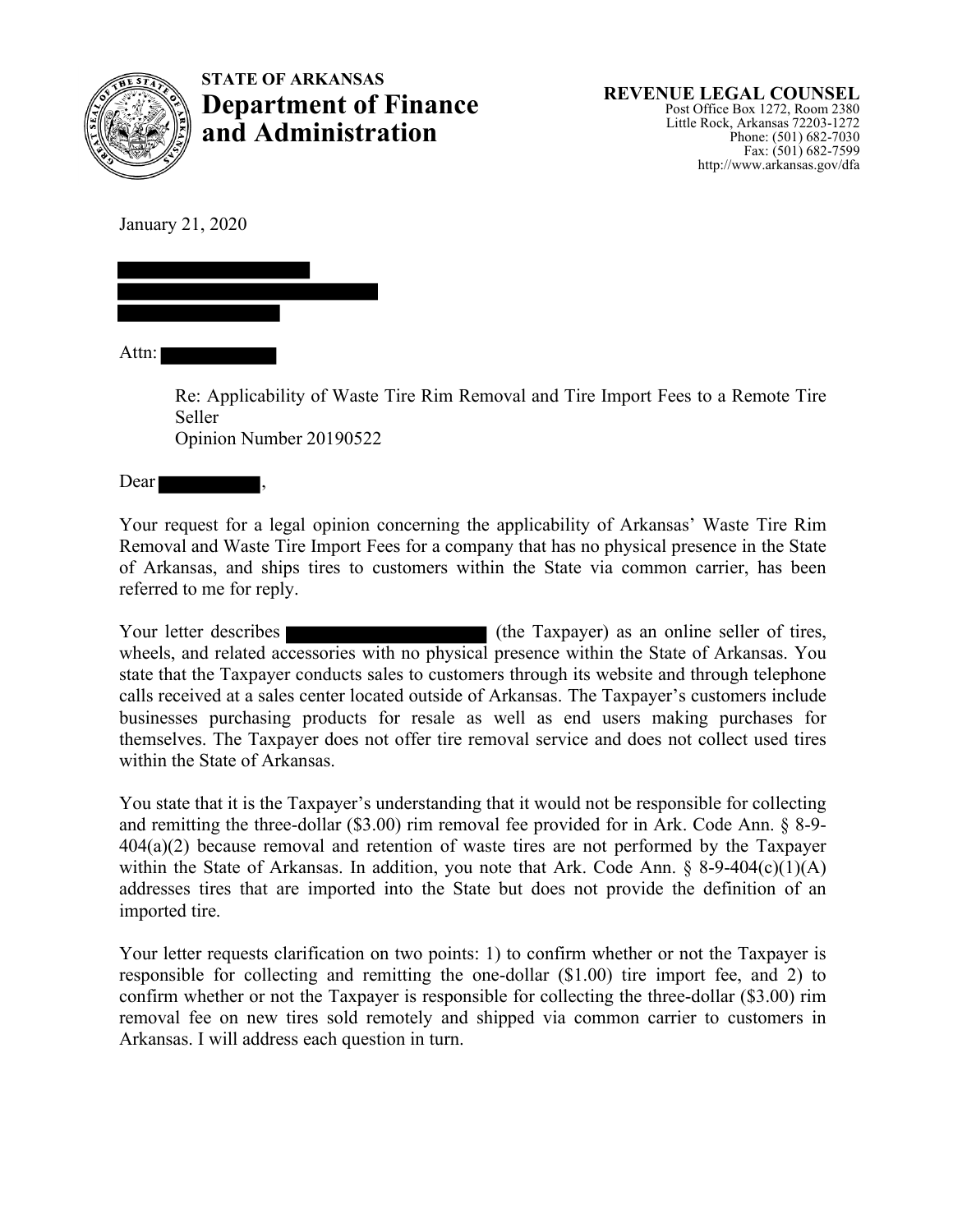## **Response**

1. *Is the Taxpayer responsible for collecting and remitting the one-dollar (\$1.00) Import Fee on new tires sold remotely and shipped via common carrier to customers in Arkansas?*

No.

Regarding the term "imported tire," which is not specifically defined in the Used Tire Recycling and Accountability Act (the Act), the first rule in considering the meaning and effect of a statute is to construe it just as it reads, giving the words their ordinary and usually accepted meaning in common language. *Weiss v. McFadden*, 353 Ark. 868, 120 S.W.3d 545 (2003). We construe the statute so that no word is left void, superfluous, or insignificant; and meaning and effect are given to every word in the statute if possible. *Ozark Gas Pipeline Corp. v. Arkansas Pub. Serv. Comm'n*, 342 Ark. 591, 29 S.W.3d 730 (2000). When the language of the statute is plain and unambiguous, there is no need to resort to rules of statutory construction. *Weiss v. McFadden*, *supra*. When the meaning is not clear, we look to the language of the statute, the subject matter, the object to be accomplished, the purpose to be served, the remedy provided, the legislative history, and other appropriate means that shed light on the subject. *Id*.; *Macsteel, Parnell Consultants v. Arkansas Ok. Gas Corp.*, 363 Ark. 22, 210 S.W.3d 878 (2005); *see also* Ops. Att'y Gen. 2005-072 & 2004-339.

The interpretation of an administrative agency charged with the enforcement of a statute is highly persuasive, and will be upheld unless "clearly wrong."<sup>1</sup> *See Macsteel, Parnell Consultants*, 363 Ark., 210 S.W.3d; *see also McLane Co., Inc. v. Davis*, 353 Ark. 539, 110 S.W.3d 251 (2003); *Arkansas State Medical Board v. Bolding*, 324 Ark. 238, 920 S.W.2d 825 (1996); *and* Op. Att'y Gen. 2005-124. It has also been stated that "A court will not attempt to substitute its judgment for that of the administrative agency. [Citations omitted.] A rule is not invalid simply because it may work a hardship, create inconveniences, or because an evil intended to be regulated does not exist in a particular case." *Arkansas Health Svcs. Comm'n v. Regional Care Facilities, Inc.*, 351 Ark. 331, 338, 93 S.W.3d 672 (2002).

While the Act does not specifically define the term "imported tire," importing is defined in other chapters of the tax code. Specifically, regarding motor fuel and special motor fuels, importing means bringing distillate special fuel, liquefied gas special fuels, or motor fuel into the state of Arkansas. Ark. Code Ann. §§ 26-56-102 *and* 26-55-202(6). Given the legislature's definition of imported motor fuels as those being brought into the State of Arkansas, it is clear that the legislature intended imported tires to mean those that are brought into the State of Arkansas.

Your letter accurately references Ark. Code Ann. § 8-9-404(c)(1)(A) which states "Beginning on January 1, 2018, there is imposed an import fee of one dollar (\$1.00) on each used tire that

<sup>&</sup>lt;sup>1</sup> When an assessment of taxes or denial of refund made by the Arkansas Department of Finance and Administration is appealed to Circuit Court, Ark. Code Ann § 26-18-406(c)(3) protects the de novo nature of the review by clearly noting that no presumption attaches to the final assessment or denial of refund request that is being appealed. This protects the de novo review while maintaining the Arkansas courts' deference to agency expertise through rule making and other avenues.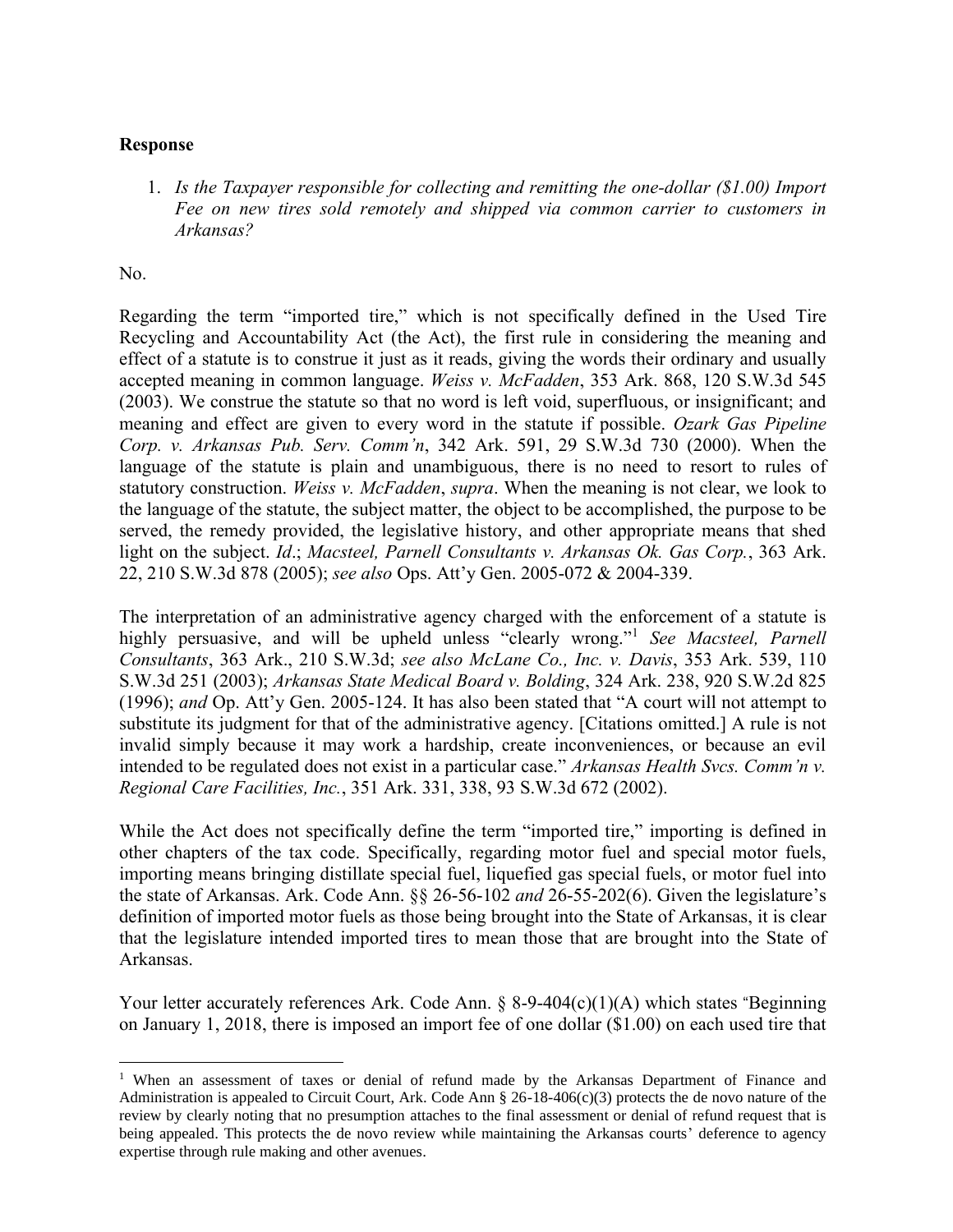is imported into Arkansas." Subparagraph (c)(2) of that section requires the import fee to be paid by the person who imports the used tire into the State of Arkansas. Based on the facts as stated in your letter, the Taxpayer sells new tires. Because the statute applies specifically to used tires only, the one-dollar (\$1.00) per tire fee on used tires does not apply to the Taxpayer.

2. *Is the Taxpayer responsible for collecting and remitting the three-dollar (\$3.00) Rim Removal Fee on new tires sold remotely and shipped via common carrier to customers in Arkansas?*

Yes, for sales to end users.

A "tire retailer" is defined as a person who is (i) in the business of selling new and or used tires to the end consumer, or (ii) who is in the business of or receives compensation for removing tires from rims. Ark. Code Ann. § 8-9-402(18). Paragraph (B) of this definition excludes a person who sells tires to another person exclusively for the purpose of resale if the subsequent retail sale is subject to the import fee imposed under Ark. Code Ann. § 8-9-404.

Arkansas Code Annotated § 8-9-404(a)(1) imposes a rim removal fee upon the transaction of removing a tire from a rim that is related to the sale of a replacement tire by a tire retailer. Your letter accurately references Ark. Code Ann. § 8-9-404(a)(2) which states that the rim removal fee shall be charged by the retailer to a person who:

(A) Purchases a replacement tire for a rim that necessitates the removal of a different tire from the same rim; or

(B) Purchases the service of removal of a tire from a rim and replacement with a tire that was not purchased from the tire retailer if the person requesting the rim removal cannot show proof of payment of the rim removal fee under this section for the replacement tire.

As stated in your letter the Taxpayer supplies tires to customers in Arkansas as a remote seller and does not conduct the removal of tires from the rim as part of the transaction. You state that the Taxpayer sells its tires to a combination of customers including businesses that intend to re-sell the products to their customers and end users who make the purchase for themselves. Based on the facts presented in your letter the business customers who intend to re-sell the tires are the tire retailers who are responsible for collecting and remitting the three-dollar (\$3.00) rim removal fee.

For sales to customers who are the end user of the tires who will be using the tires as replacement tires (necessitating a rim removal) the Taxpayer is the retailer and will be responsible for collecting and remitting the rim removal fee under certain circumstances. Sales and use tax is levied upon the gross proceeds or gross receipts derived from all sales of tangible personal property and certain enumerated services. Ark. Code Ann. §§ 26-52-301 (Supp. 2017) and 26-53-106 (Supp. 2017). Sections 17 and 18 of Act 822 of the 92nd General Assembly of Arkansas ("Act 822") require certain remote sellers and marketplace facilitators to collect sales and use tax on the sale of tangible personal property, taxable services, digital code, or specified digital products. Sections 17 through 19 of Act 822 became effective on July 1, 2019. Pursuant to those sections: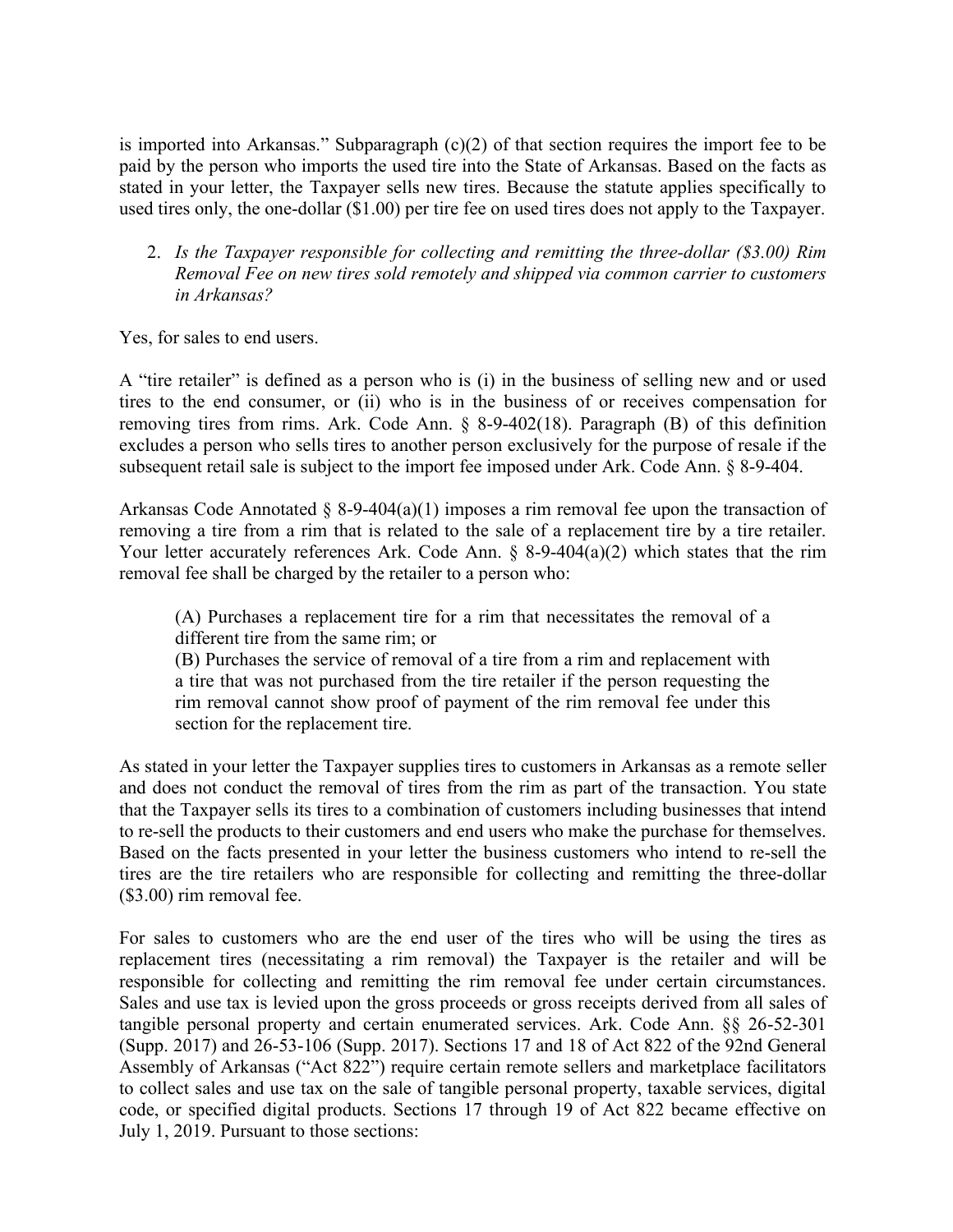a) A remote seller or a marketplace facilitator that sells or facilitates the sale of tangible personal property, taxable services, a digital code, or specified digital products for delivery into Arkansas shall collect and remit the applicable sales tax levied under this chapter or the applicable compensating use tax levied under the Arkansas Compensating Tax Act of 1949, § 26-53-101 et seq., if in the previous calendar year or in the current calendar year, the remote seller or the marketplace facilitator had aggregate sales of tangible personal property, taxable services, digital codes, or specified digital products subject to Arkansas sales or use tax within this state or delivered to locations within this state exceeding:

- (1) One hundred thousand dollars (\$100,000); or
- (2) Two hundred (200) transactions.

*Id*. at § 19.

The Department is continuing to evaluate the impact of Act 822 and further guidance or clarifications may be the subject of Departmental rulemaking. The rulemaking process includes an opportunity for public comment and the Department would invite you to contribute to that process so that it might have valuable feedback from the corporate community pursuant to the Arkansas Administrative Procedures Act of Ark. Code Ann. § 25- 15-201 to 220 (Repl. 2014).

I also encourage you to visit the Department's website for additional information about remote sellers and marketplace facilitators at https://www.dfa.arkansas.gov/excise-tax/salesand-usetax/remote-sellers/. This site provides guidance on frequently asked questions, along with information about Arkansas's simplified registration process for remote sellers.

In accordance with Arkansas Gross Receipts Tax Rule GR-75, this opinion is based upon my understanding of the facts as set out in your inquiry and as current Arkansas laws and rules govern those facts. Any changes in the facts or law could result in a different opinion. This opinion will not be binding upon the Department for any topic not specifically addressed herein. You may seek a supplemental opinion should you desire guidance in any topic not addressed within this opinion or if you have additional questions after reading this opinion. Please be advised that this opinion may only be relied upon by the specific and identified requestor, and will only be binding upon the Department for three (3) years from the date of issuance. See Arkansas Gross Receipts Tax Rule GR-75.

A copy of the Arkansas Gross Receipts Tax Rules referenced in this letter is available online at http://www.dfa.arkansas.gov/offices/policyAndLegal/Documents/et2008 3.pdf.